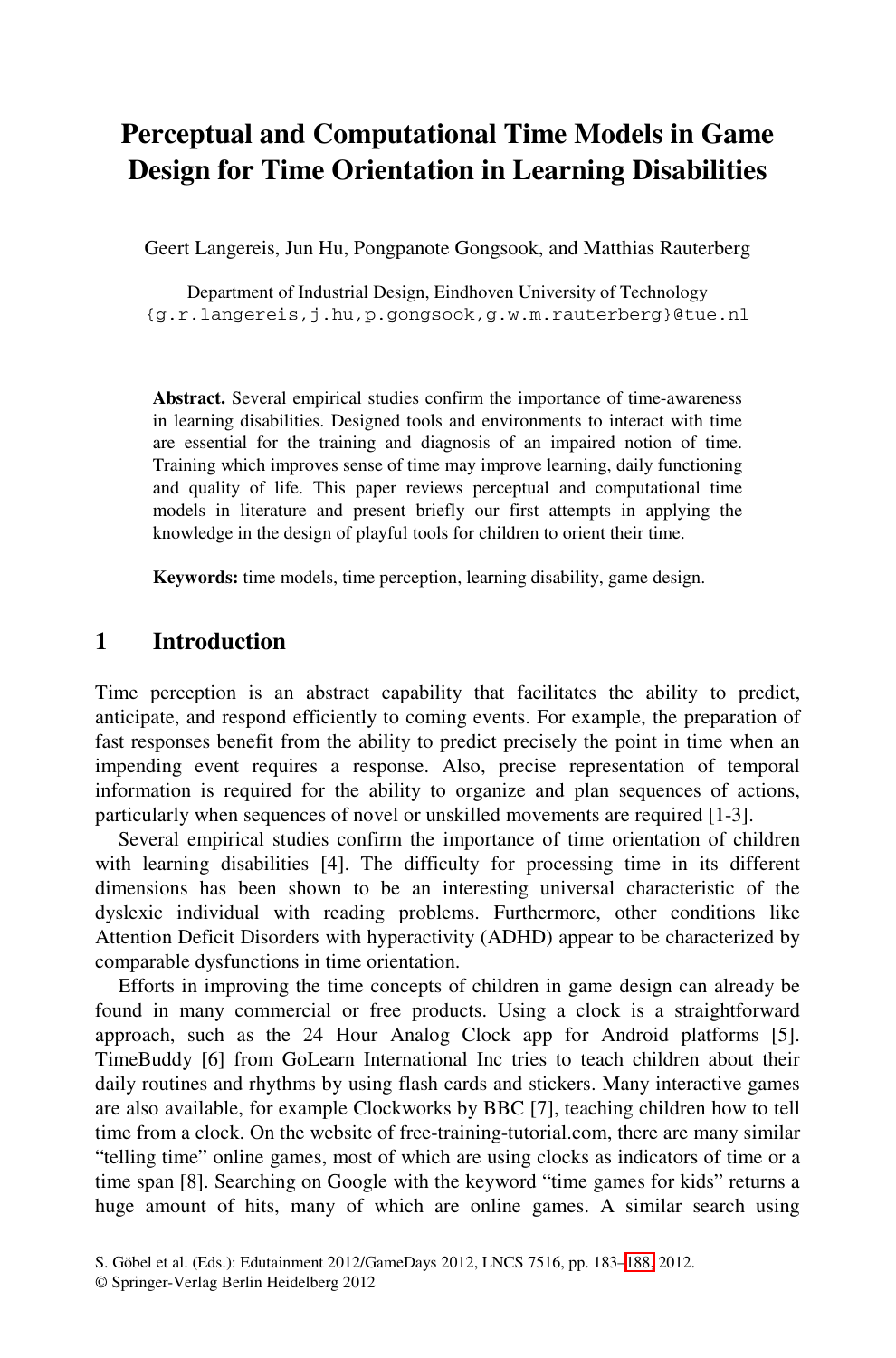keywords "time games" and "learning disabilities" returns almost no links to products but concerns. A further investigation on these games discovers that most of these games are aims at teaching normal children using a straightforward clock concept without referring to or being based on clear and solid learning and time perception theories. Hardly any of them are designed for children with learning disabilities.

In interactive computer games for time orientation, instance and interval based computational computer models are applied in these games, either explicitly or implicitly. However while the goal of the games is to work on the mental models of the perceptual time, the computational models work at a lower level for the need of driving the games with time computation. Next we first review in the literature the concepts of the perceptual time models, followed by computational models. We then present three design cases where these time models are taken into account, as the first attempts in applying the knowledge in game design for children to orient their time to deal with learning disabilities.

### **2 Perceptual Models**

Perceptual time models try to explain how time perception operates. In the literature, there are basically two categories of perceptual time models, depending on whether timing is seen as the output of a dedicated system. Grondin provides a good overview of these models in his literature review about timing and time perception [9], as summarized in Table 1.

| No<br>Central Clock    | intrinsic models         | Timing is dependent specifically on a modality or a<br>coordination-dependent system                                                                 |
|------------------------|--------------------------|------------------------------------------------------------------------------------------------------------------------------------------------------|
|                        | state-dependent network  | Timing does not depend on a clock, but on time-<br>dependent changes in the state of neural networks                                                 |
| With<br>Internal Clock | <b>Oscillators</b>       | There are temporal intervals embedded in sequences<br>of signals.                                                                                    |
|                        | Pacemaker-counter models | The pacemaker emits pulses that are accumulated in<br>a counter, and the number of pulses counted<br>determines the perceived length of an interval. |

**Table 1.** Perceptual time models [9]

The purpose of time perception in human beings is to become adaptive in behavior, because it facilitates the ability to predict, anticipate, and respond efficiently to future events. The first thing children learn in primary school is what day it is, what month and what year. This is preceded by the notion of day and night. This all includes the ability of time orientation. At a shorter timescale, the ability of time estimation is needed. To prepare for a fast response we have to develop the ability to predict the point in time when an event requires a response. A third time perception aspect helps us to perform executive tasks and to have a social life. Precise representation of temporal information is required for the ability to organize and plan a series of actions, particularly when such a sequence exists out of new or fairly-new actions. These three aspects of time are summarized in Table 2. The three categories differ in how the brain has to process the concept of time and differ in the time span.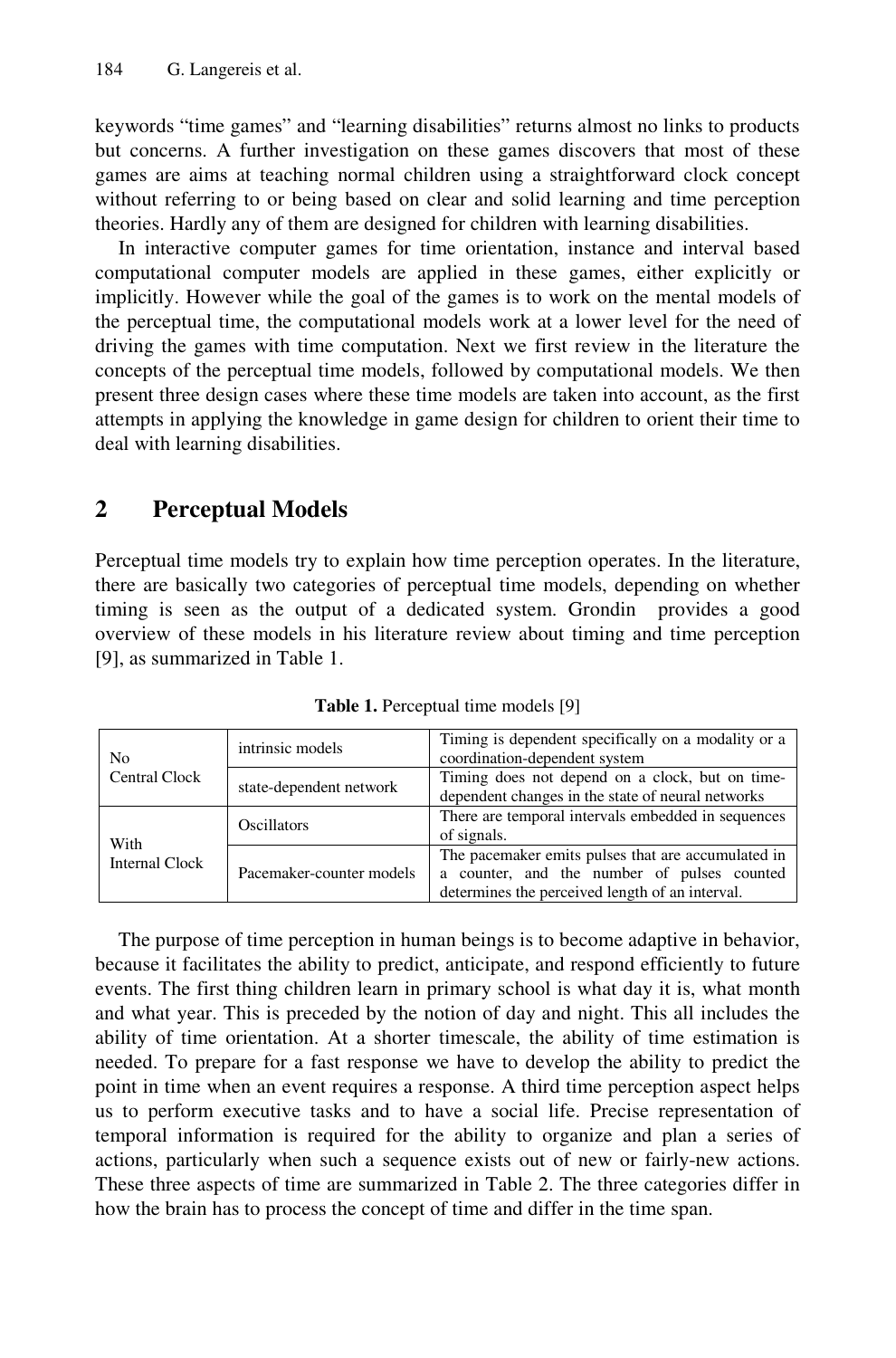| Perception aspect                                             | Methods                                                                       |
|---------------------------------------------------------------|-------------------------------------------------------------------------------|
| Time orientation (day, hour)                                  | Zimbardo Time Perspective Inventory (ZTPI)                                    |
| Time estimation<br>(duration)<br>or 1<br>retrospective timing | Temporal order judgements related to auditory functions<br>and temporal tasks |
| Planning or prospective timing                                | Short intervals (sec): prospective timing                                     |
|                                                               | Long intervals: prospective memory and executive tasks                        |

**Table 2.** Methods to study timing and time

This overview provides a mapping for referencing to the different ways we interpret time perception. The orientation in time (absolute time) is described by the Zimbardo Time Perception Inventory (ZTPI) which provides an overview of how people remember and refer to time concepts [10].

Time estimation with respect to duration is a relative time concept. It involves the ability of retrospective timing and focuses on the estimation of past actions based on temporal judgement. This is based on short momentum in seconds or minutes [9].

Planning, or prospective timing, is orientated towards the future and can be discriminated in short and long term prospective timing. Short-term focuses on the timing itself while long-term prospective timing relates to memory [9].

Time perception has been assumed to be impaired in children with learning disabilities and some developmental impairment. Also, the occurrence of sleep disturbances in children with learning disabilities might be related to time concepts. For example, time orientation deficits have been studied with children with dyslexia, dyscalculia, autism, ADHD [4], and Duchenne Syndrome. However, the causal relation between training (the lack of) time perception and the impairment remains unclear.

#### **3 Computational Models**

Having looked into the perceptual models, we try to get an overview how timing and time are modeled in in multimedia systems, since most of the interactive games designed to improve children's time orientation are multi-modal by using multimedia content. Hu provides an extensive overview [11] based on the literature.

A multimedia system is characterized by integrated computer-controlled content generation, storage, communication, manipulation and presentation of independent time-dependent and time-independent media objects. Timing sits at the heart of multimedia systems, describing and managing the temporal relations between these media objects [12]. In multimedia systems, two representations of temporal relations can be indicated. These are based on *instants* and *intervals*. A time instant is a zerolength moment in time, such as "9:30am". By contrast, a time interval is defined by two time instants and therefore, their duration (e.g., "10s" or "9:30am to 9:40am").

Both instant and interval based models rely explicitly or implicitly on a timeline, which is often driven by a discrete computer clock. Comparing to the conceptual models in Table 1, one can easily conclude that these computational models work well with the perceptual models that do assume an internal clock. The perceptual models do not assume a central clock. They can therefore be implemented into state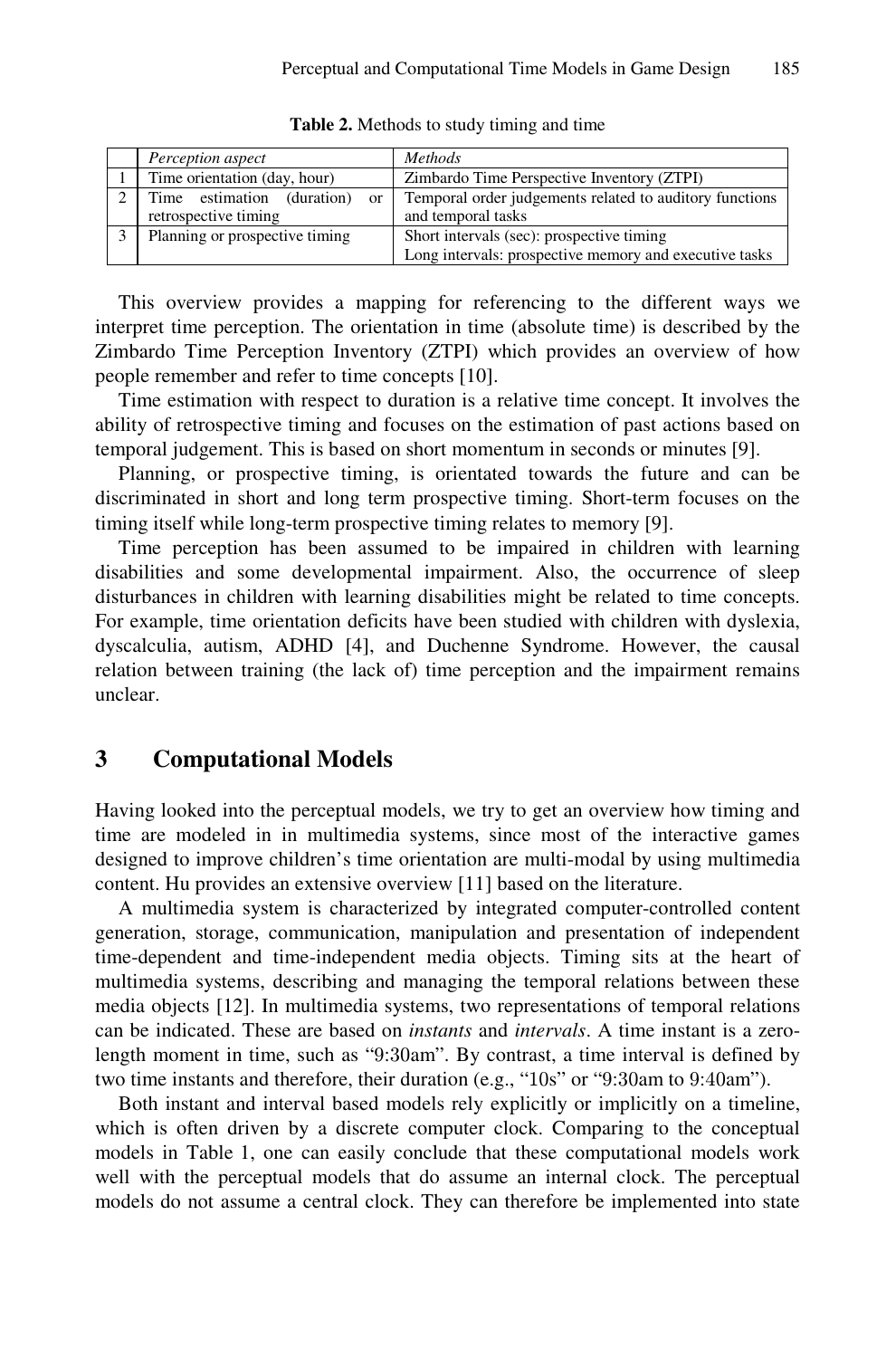machine models or event driven models in computation. Although they are not necessarily described in the documentations of multimedia systems as basic timing mechanisms, these models are well supported by most of the computation platforms.

## **4 Design Cases**

In the previous sections, we have seen there are indications of a link between time perception and some clas sses of learning and developmental disorders, and the perceptual time models are well supported by time models in multimedia systems. We have also seen that the concept of "time" plays a crucial role in computer architectures. This yields the assumption that there are design opportunities to create environments or products to interact with time. For example, in Virtual Reality environments, there are options to deviate from a linear progress of time [13]. We can switch in minutes from day to night or from summer to winter, or even reverse time. In addition, by using the multiple forms of product semantics, we may be able to interact with time by means of tangible products. In the following design cases, we show some examples of p projects where products were designed with the aim m to interact with time.

### **4.1 Retrospective Timi ing**

The designed time interaction tool consists of a three-button input device and a software program (Fig. 1). The user has to memorize tone patterns of no more than three sounds that are supported by colored blocks on a screen. After a few seconds of pause, the sound has to be reproduced by pushing the buttons. The assumption is that children with dyslexia perform worse on the task, and show a slower learning curve for the accuracy of the tas k. An instant based time model is used to implement the program, but the intervals are derived from the time instants for the children to estimate the time span of the sound.



**Fig. 1.** Time interaction tool

#### **4.2 A Timer for Parent t-Child Interaction**

When the parents tell their children to go to bed within five minutes, the concept of "five minutes" is hard to understand for a young child. A product is developed that visualizes time in an abstract way such that time becomes less tight and strict (Fig. 2).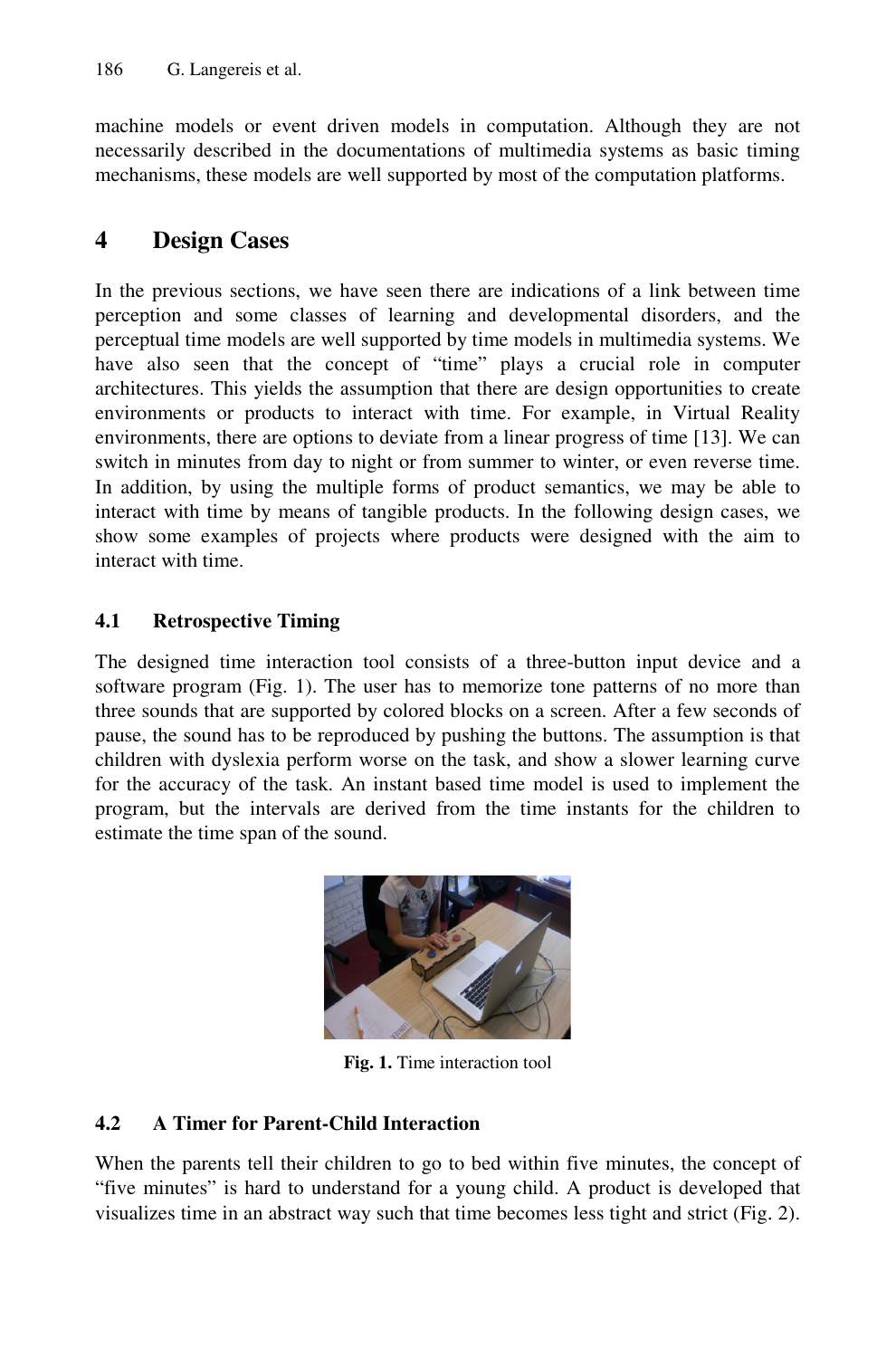The goal of this product is to introduce more structure in the daily life of parents with their baby/child. Through this product, the child learns to understand and deal with the concept of time, especially the time intervals which are essential for planning.



**Fig . 2.** A timer for parent-child interaction

#### **4.3 Management of ADHD in Classrooms**

In another project, we developed an interactive tool that helps children with Attention Deficit Hyperactivity Disorder (ADHD) to make fruitful use of breaks. Children with ADHD have concentration problems, but also problems with planning (so timing) ) of executive tasks. The interaction tool uses power breaks in a classroom to reflect and to plan the executive task in a playful way (Fig. 3). In this design, both time instants and intervals are important for the children to make proper planning.



**Fig. 3 3.** Management of ADHD in classrooms

### **5 Conclusions**

According to literature, there are basically two types of perceptual timing models in humans, with or without a central clock. We think all these timing models shall play an important role in improving time orientation of children with learning disabilities. When designing interactive multimedia games, designers shall pay attention to not only the clock based tim me perceptual models, but also the models that do not necessarily require a clock. Technically speaking, all these perceptual models are well